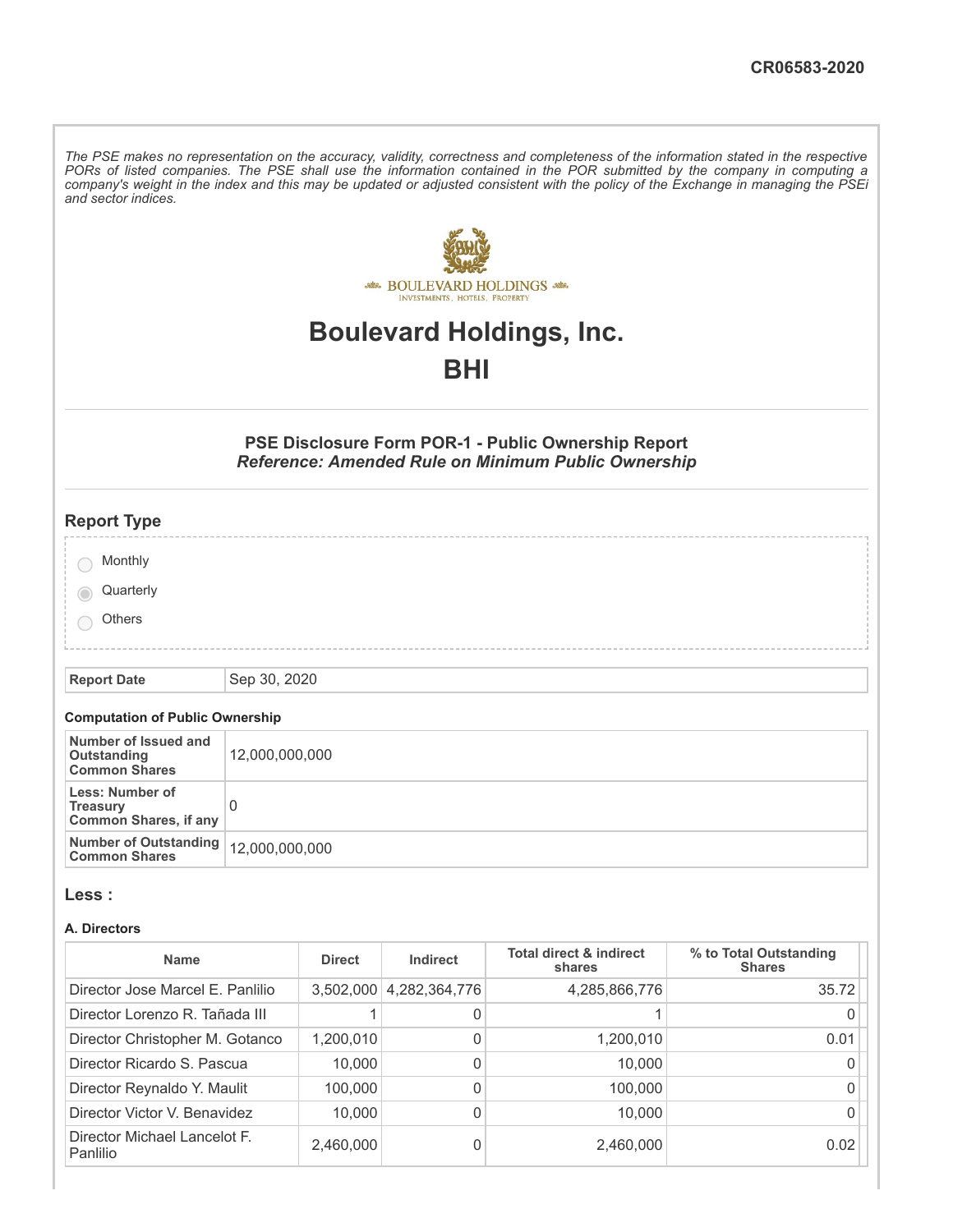| Director Klarence T. Dy | 10,000     |               | 10,000        |      |
|-------------------------|------------|---------------|---------------|------|
| Director David L. Kho   | 54,590,000 |               | 54,590,000    | 0.45 |
|                         | 61.882.011 | 4,282,364,776 | 4,344,246,787 | 36.2 |

#### **B. Officers**

| <b>Name</b>              | <b>Direct</b> | Indirect | <b>Total direct &amp; indirect shares</b> | % to Total Outstanding Shares |
|--------------------------|---------------|----------|-------------------------------------------|-------------------------------|
| Atty. Marlo T. Cristobal | 2,000         |          | 2.000                                     |                               |
| Mr. Sham A. Daswani      | 250,000       |          | 250,000                                   |                               |
| Mr. Alfonso S. Anggala   | 100,000       |          | 100,000                                   |                               |
|                          | 352,000       |          | 352,000                                   |                               |

# **C. Principal/Substantial Stockholders**

| <b>Name</b> | Direct | Indirect | Total direct & indirect shares | % to Total Outstanding Shares |
|-------------|--------|----------|--------------------------------|-------------------------------|
|             |        |          |                                |                               |
|             |        |          |                                |                               |

## **D. Affiliates**

| <b>Name</b> | <b>Direct</b> | Indirect | Total direct & indirect shares | % to Total Outstanding Shares |
|-------------|---------------|----------|--------------------------------|-------------------------------|
|             |               |          |                                |                               |
|             |               |          |                                |                               |

### **E. Government**

| <b>Name</b> | <b>Direct</b> | Indirect | Total direct & indirect shares | % to Total Outstanding Shares |
|-------------|---------------|----------|--------------------------------|-------------------------------|
|             |               |          |                                |                               |
|             |               |          |                                |                               |

#### **F. Banks**

| <b>Name</b> | <b>Direct</b> | Indirect | Total direct & indirect shares | % to Total Outstanding Shares |
|-------------|---------------|----------|--------------------------------|-------------------------------|
|             |               |          |                                |                               |
|             |               |          |                                |                               |

#### **G. Employees**

| <b>Name</b> | <b>Direct</b> | Indirect | Total direct & indirect shares | % to Total Outstanding Shares |
|-------------|---------------|----------|--------------------------------|-------------------------------|
|             |               |          |                                |                               |
|             |               |          |                                |                               |

#### **H. Lock-Up Shares**

| <b>Name</b> | <b>Direct</b> | <b>Indirect</b> | Total direct & indirect shares | % to Total Outstanding Shares |
|-------------|---------------|-----------------|--------------------------------|-------------------------------|
|             |               |                 |                                |                               |
|             |               |                 |                                |                               |

#### **I. Others**

| <b>Name</b> | <b>Direct</b> | Indirect | Total direct & indirect shares | % to Total Outstanding Shares |
|-------------|---------------|----------|--------------------------------|-------------------------------|
|             |               |          |                                |                               |
|             |               |          |                                |                               |

| Number of Listed<br><b>Common Shares</b>                | 11,901,100,000 |
|---------------------------------------------------------|----------------|
| <b>Total Number of</b><br><b>Non-Public Shares</b>      | 4,344,598,787  |
| <b>Total Number of Shares</b><br>Owned<br>by the Public | 7,655,401,213  |